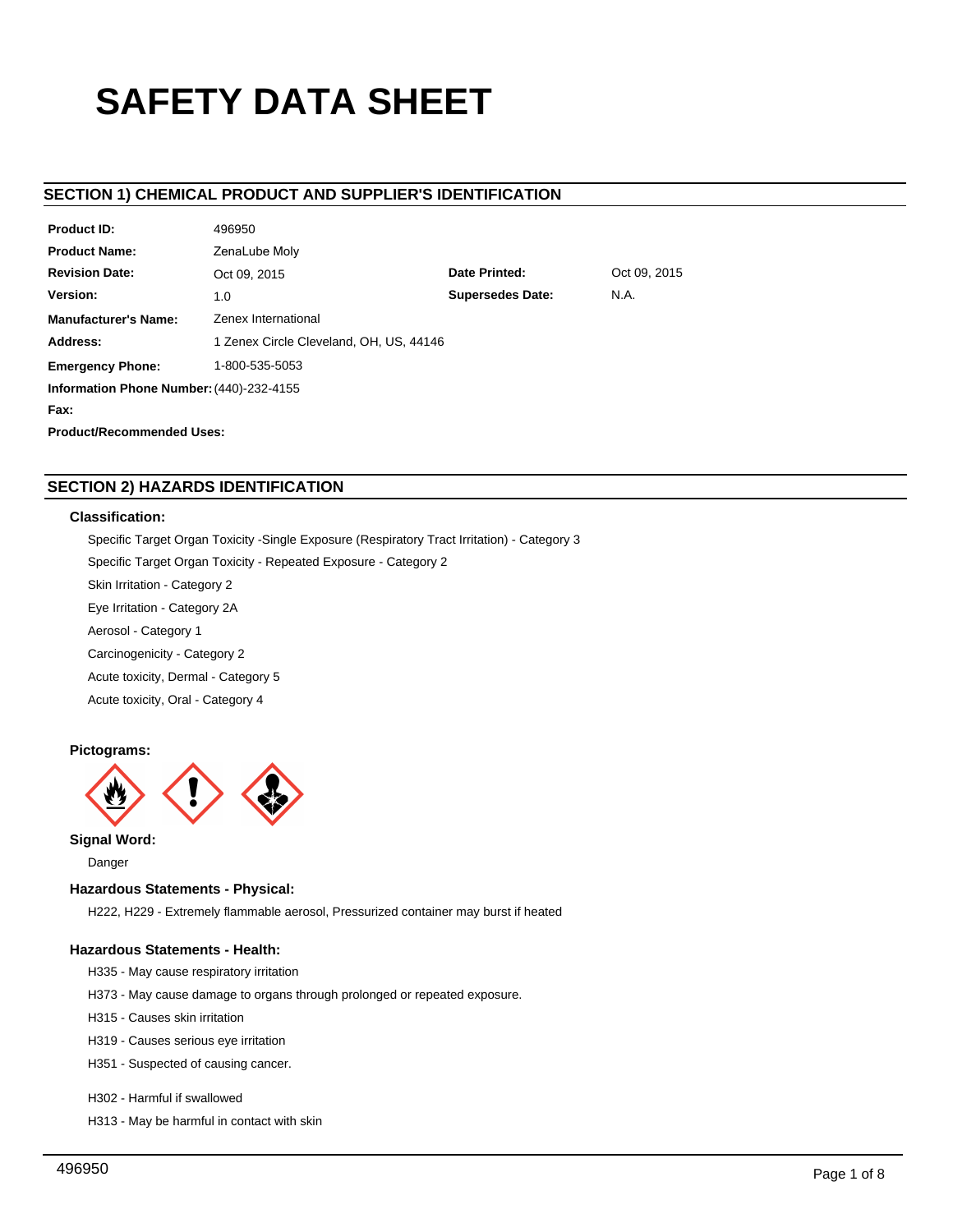## **Precautionary Statements - General:**

P101 - If medical advice is needed, have product container or label at hand.

P102 - Keep out of reach of children.

P103 - Read label before use.

## **Precautionary Statements - Prevention:**

- P261 Avoid breathing dust/fume/gas/mist/vapors/spray.
- P271 Use only outdoors or in a well-ventilated area.
- P264 Wash thoroughly after handling.
- P280 Wear eye protection/face protection.
- P202 Do not handle until all safety precautions have been read and understood.
- P210 Keep away from heat, hot surfaces, sparks, open flames and other ignition sources. No smoking.
- P211 Do not spray on an open flame or other ignition source.
- P251 Do not pierce or burn, even after use.
- P270 Do not eat, drink or smoke when using this product.

## **Precautionary Statements - Response:**

P304 + P340 - IF INHALED: Remove person to fresh air and keep comfortable for breathing.

P312 - Call a POISON CENTER or doctor/physician if you feel unwell.

P314 - Get medical advice/attention if you feel unwell.

P302 + P352 - IF ON SKIN: Wash with plenty of soap and water.

P332 + P313 - If skin irritation occurs: Get medical advice/attention.

P362 + P364 - Take off contaminated clothing. And wash it before reuse.

P305 + P351 + P338 - IF IN EYES: Rinse cautiously with water for several minutes. Remove contact lenses, if present and easy to do. Continue rinsing.

P337 + P313 - If eye irritation persists: Get medical advice/attention.

P308 + P313 - IF exposed or concerned: Get medical advice/attention.

P370 + P378 - In case of fire: Use water fog, dry chemical or carbon dioxide to extinguish.

P301 + P312 - IF SWALLOWED: Call a POISON CENTER or doctor/physician if you feel unwell.

## **Precautionary Statements - Storage:**

- P410 Protect from sunlight.
- P412 Do not expose to temperatures exceeding 50°C/122°F.
- P405 Store locked up.

P403 + P235 - Store in a well-ventilated place. Keep cool.

## **Precautionary Statements - Disposal:**

P501 - Dispose of contents and container in accordance with all local, regional, national and international regulations.

# **SECTION 3) COMPOSITION / INFORMATION ON INGREDIENTS**

| CAS          | <b>Chemical Name</b>    | % By Weight |
|--------------|-------------------------|-------------|
| 0000075-09-2 | METHYLENE CHLORIDE      | 52% - 88%   |
| 0000106-97-8 | <b>BUTANE</b>           | 21% - 35%   |
| 0001317-33-5 | MOLYBDENUM (IV) SULFIDE | $3\% - 7\%$ |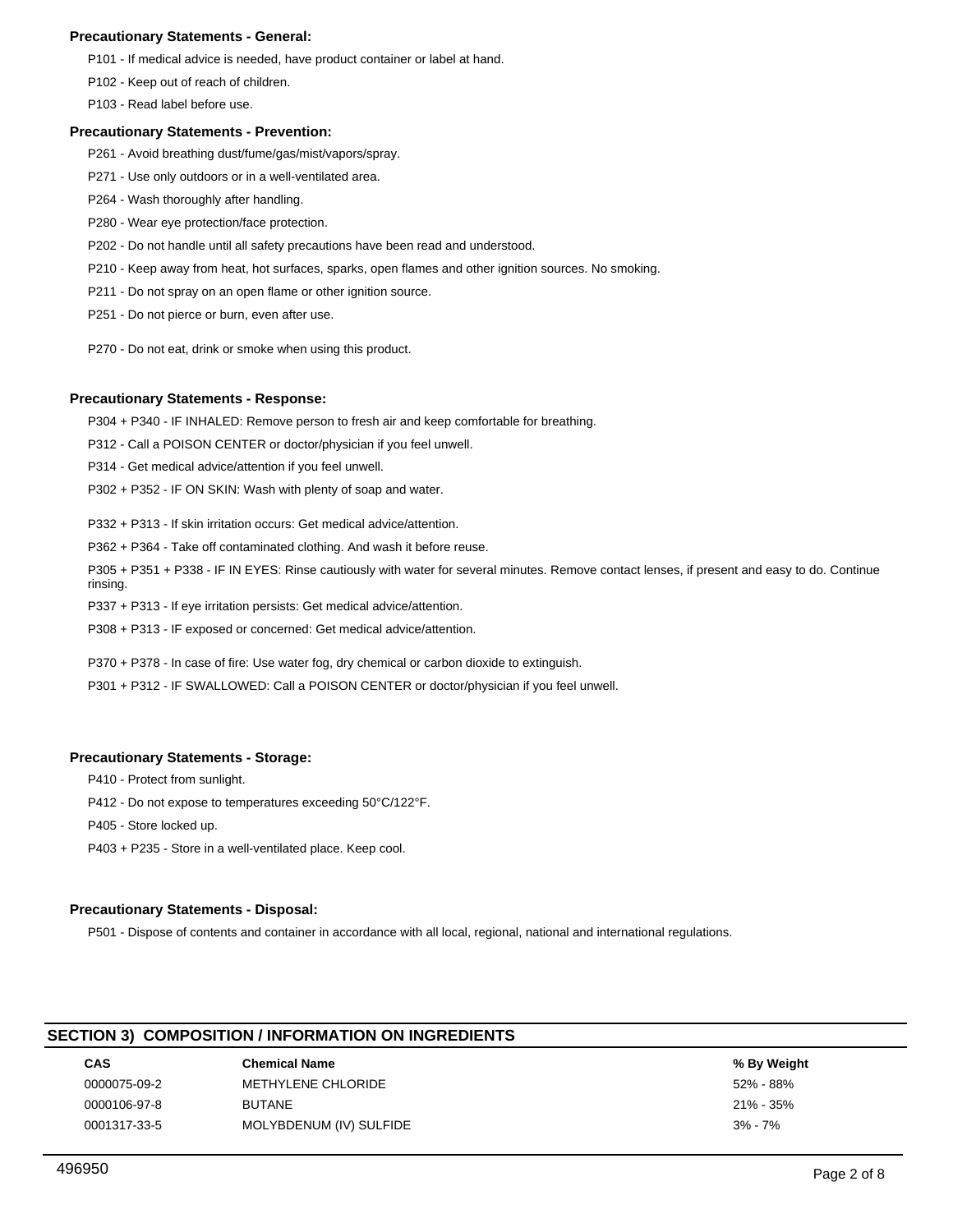# **SECTION 4) FIRST-AID MEASURES**

#### **Inhalation:**

Remove source of exposure or move person to fresh air and keep comfortable for breathing.

If exposed/feel unwell/concerned: Call a POISON CENTER/doctor.

Eliminate all ignition sources if safe to do so.

## **Eye Contact:**

Remove source of exposure or move person to fresh air. Rinse eyes cautiously with lukewarm, gently flowing water for several minutes, while holding the eyelids open. Remove contact lenses, if present and easy to do. Continue rinsing for a duration of 15-20 minutes. Take care not to rinse contaminated water into the unaffected eye or onto the face. If eye irritation persists: Get medical advice/attention.

#### **Skin Contact:**

Take off immediately all contaminated clothing, shoes and leather goods (e.g. watchbands, belts). Gently blot or brush away excess product. Wash with plenty of lukewarm, gently flowing water for a duration of 15-20 minutes. Call a POISON CENTER/doctor if you feel unwell. Store contaminated clothing under water and wash before reuse or discard.

## **Ingestion:**

Rinse mouth. Do NOT induce vomiting. Immediately call a POISON CENTER/doctor. If vomiting occurs naturally, lie on your side, in the recovery position.

Never give anything by mouth to an unconscious or convulsing victim. Keep person warm and quiet.

# **SECTION 5) FIRE-FIGHTING MEASURES**

## **Suitable Extinguishing Media:**

Use water, fog, dry chemical, or carbon dioxide.

Carbon dioxide can displace oxygen. Use caution when applying carbon dioxide in confined spaces. Simultaneous use of foam and water on the same surface is to be avoided as water destroys the foam.

## **Unsuitable Extinguishing Media:**

Water may be ineffective but can be used to cool containers exposed to heat or flame.

#### **Specific Hazards in Case of Fire:**

Contents under pressure. Keep away from ignition sources and open flames. Exposure of containers to extreme heat and flames can cause them to rupture often with violent force.

Aerosol cans may rupture when heated.

Heated cans may burst.

In fire, will decompose to carbon dioxide, carbon monoxide

#### **Fire-Fighting Procedures:**

Isolate immediate hazard area and keep unauthorized personnel out. Stop spill/release if it can be done safely. Move undamaged containers from immediate hazard area if it can be done safely. Water spray may be useful in minimizing or dispersing vapors and to protect personnel.

Dispose of fire debris and contaminated extinguishing water in accordance with official regulations.

#### **Special Protective Actions:**

Wear protective pressure self-contained breathing apparatus (SCBA)and full turnout gear.

Care should always be exercised in dust/mist areas.

# **SECTION 6) ACCIDENTAL RELEASE MEASURES**

#### **Emergency Procedure:**

Flammable/combustible material.

ELIMINATE all ignition sources (no smoking, flares, sparks, or flames in immediate area). Stay upwind; keep out of low areas. Immediately turn off or isolate any source of ignition. Keep unnecessary people away; isolate hazard area and deny entry. Do not touch or walk through spilled material. Clean up immediately. Use absorbent sweeping compound to soak up material and put into suitable container for proper disposal.

#### **Recommended Equipment:**

Positive pressure, full-face piece self-contained breathing apparatus(SCBA), or positive pressure supplied air respirator with escape SCBA (NIOSH approved).

#### **Personal Precautions:**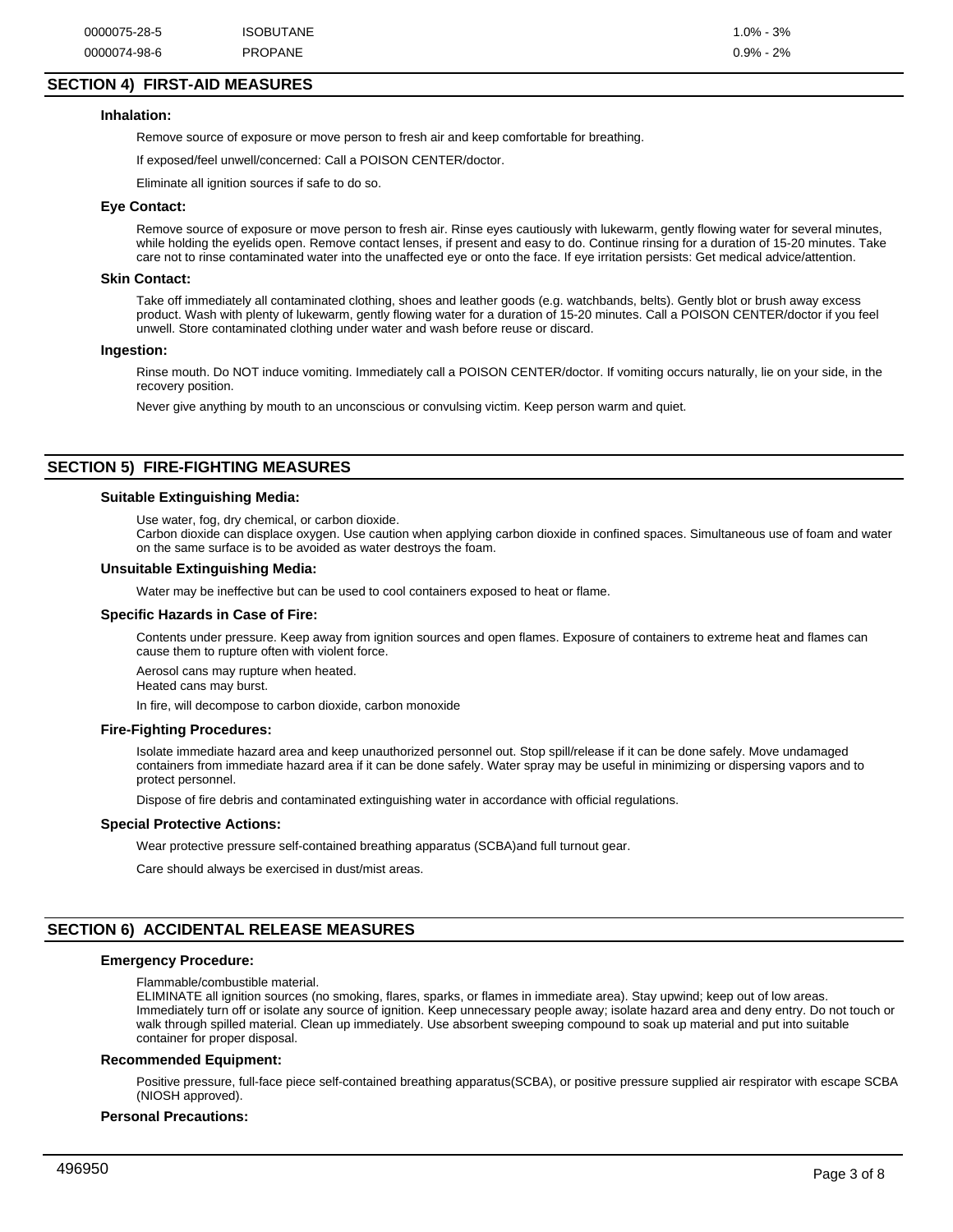ELIMINATE all ignition sources (no smoking, flares, sparks, or flames in immediate area). Use explosion proof equipment. Avoid breathing vapor. Avoid contact with skin, eye or clothing. Do not touch damaged containers or spilled materials unless wearing appropriate protective clothing.

## **Environmental Precautions:**

Stop spill/release if it can be done safely. Prevent spilled material from entering sewers, storm drains, other unauthorized drainage systems and natural waterways by using sand, earth, or other appropriate barriers.

# **SECTION 7) HANDLING AND STORAGE**

## **General:**

For industrial and institutional use only. For use by trained personnel only. Keep away from children. Wash hands after use. Do not get in eyes, on skin or on clothing. Do not breathe vapors or mists. Use good personal hygiene practices. Eating, drinking and smoking in work areas is prohibited. Remove contaminated clothing and protective equipment before entering eating areas. Eyewash stations and showers should be available in areas where this material is used and stored. **Ventilation Requirements:**

Use only with adequate ventilation to control air contaminants to their exposure limits. The use of local ventilation is recommended to control emissions near the source.

## **Storage Room Requirements:**

Keep container(s) tightly closed and properly labeled. Store in cool, dry, well-ventilated areas away from heat, direct sunlight and incompatibilities. Store in approved containers and protect against physical damage. Keep containers securely sealed when not in use. Indoor storage should meet OSHA standards and appropriate fire codes. Containers that have been opened must be carefully resealed to prevent leakage. Empty container retain residue and may be dangerous.

Do not cut, drill, grind, weld, or perform similar operations on or near containers. Do not pressurize containers to empty them. Ground all structures, transfer containers and equipment to conform to the national electrical code. Use procedures that prevent static electrical sparks. Static electricity may accumulate and create a fire hazard.

Store at temperatures below 120°F.

# **SECTION 8) EXPOSURE CONTROLS, PERSONAL PROTECTION**

#### **Eye Protection:**

Chemical goggles, safety glasses with side shields or vented/splash proof goggles. Contact lenses may absorb irritants. Particles may adhere to lenses and cause corneal damage.

#### **Skin Protection:**

Wear gloves, long sleeved shirt, long pants and other protective clothing as required to minimize skin contact.

Use of gloves approved to relevant standards made from the following materials may provide suitable chemical protection: PVC, neoprene or nitrile rubber gloves. Suitability and durability of a glove is dependent on usage, e.g. frequency and duration of contact, chemical resistance of glove material, glove thickness, dexterity. Always seek advice from glove suppliers. Contaminated gloves should be replaced. Chemical-resistant clothing is recommended to avoid prolonged contact. Avoid unnecessary skin contact.

#### **Respiratory Protection:**

If engineering controls do not maintain airborne concentrations to a level which is adequate to protect worker, a respiratory protection program that meets or is equivalent to OSHA 29 CFR 1910.134 and ANSI Z88.2 should be followed. Check with respiratory protective equipment suppliers. Where air-filtering respirators are suitable, select an appropriate combination of mask and filter. Select a filter suitable for combined particulate/organic gases and vapors.

When spraying more than one half can continuously or more than one can consecutively, use NIOSH approved respirator.

# **SECTION 9) PHYSICAL AND CHEMICAL PROPERTIES**

## **Physical and Chemical Properties**

| 8.06622 lb/gal |
|----------------|
| 2.31299 lb/gal |
| 28.67500%      |
| 2.31299 lb/gal |
|                |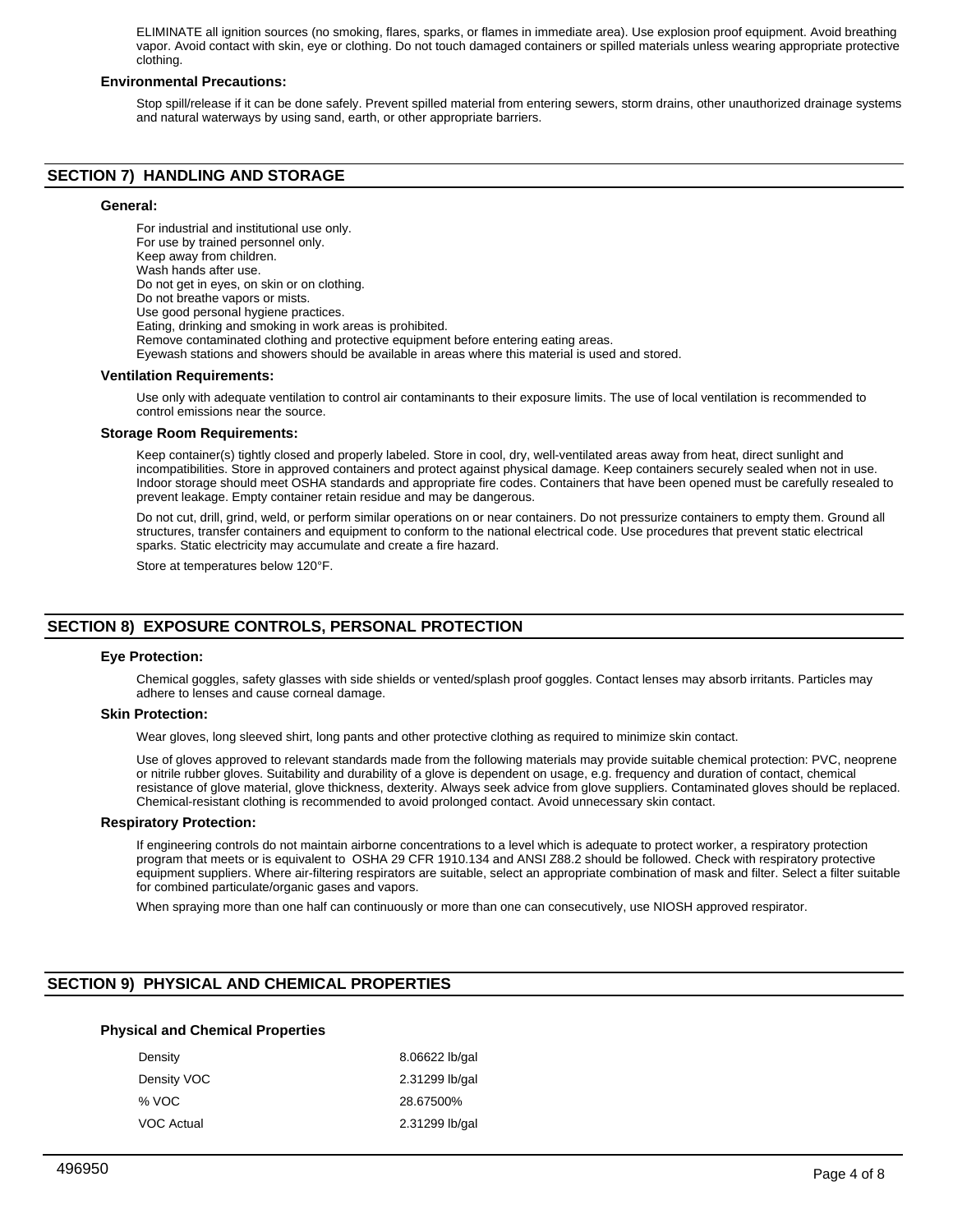| <b>VOC Actual</b>            | 277.16529 g/l          |
|------------------------------|------------------------|
| <b>VOC Regulatory</b>        | 2.31299 lb/gal         |
| <b>VOC Regulatory</b>        | 277.16528 g/l          |
| Appearance                   | N.A.                   |
| <b>Odor Threshold</b>        | N.A.                   |
| Odor Description             | N.A.                   |
| pH                           | N.A.                   |
| <b>Water Solubility</b>      | Nil                    |
| Flammability                 | Flashpoint below 73 °F |
| Flash Point Symbol           | $\,<$                  |
| <b>Flash Point</b>           | 0 °F                   |
| Viscosity                    | N.A.                   |
| Lower Explosion Level        | N.A.                   |
| <b>Upper Explosion Level</b> | N.A.                   |
| Vapor Density                | Slower than ether      |
| <b>Melting Point</b>         | N.A.                   |
| <b>Freezing Point</b>        | N.A.                   |
| Low Boiling Point            | 0 °F                   |
| High Boiling Point           | 395 °F                 |
| Decomposition Pt             | 0                      |
| Auto Ignition Temp           | N.A.                   |
| <b>Evaporation Rate</b>      | Slower than ether      |

# **SECTION 10) STABILITY AND REACTIVITY**

# **Stability:**

## Stable.

# **Conditions to Avoid:**

High temperatures.

# **Incompatible Materials:**

None known.

# **Hazardous Reactions/Polymerization:**

Will not occur.

# **Hazardous Decomposition Products:**

In fire, will decompose to carbon dioxide, carbon monoxide.

# **SECTION 11) TOXICOLOGICAL INFORMATION**

# **Skin Corrosion/Irritation:**

Overexposure will cause defatting of skin.

Causes skin irritation

# **Serious Eye Damage/Irritation:**

Overexposure will cause redness and burning sensation.

Causes serious eye irritation

# **Carcinogenicity:**

Suspected of causing cancer.

# **Germ Cell Mutagenicity:**

No data available

# **Reproductive Toxicity:**

No data available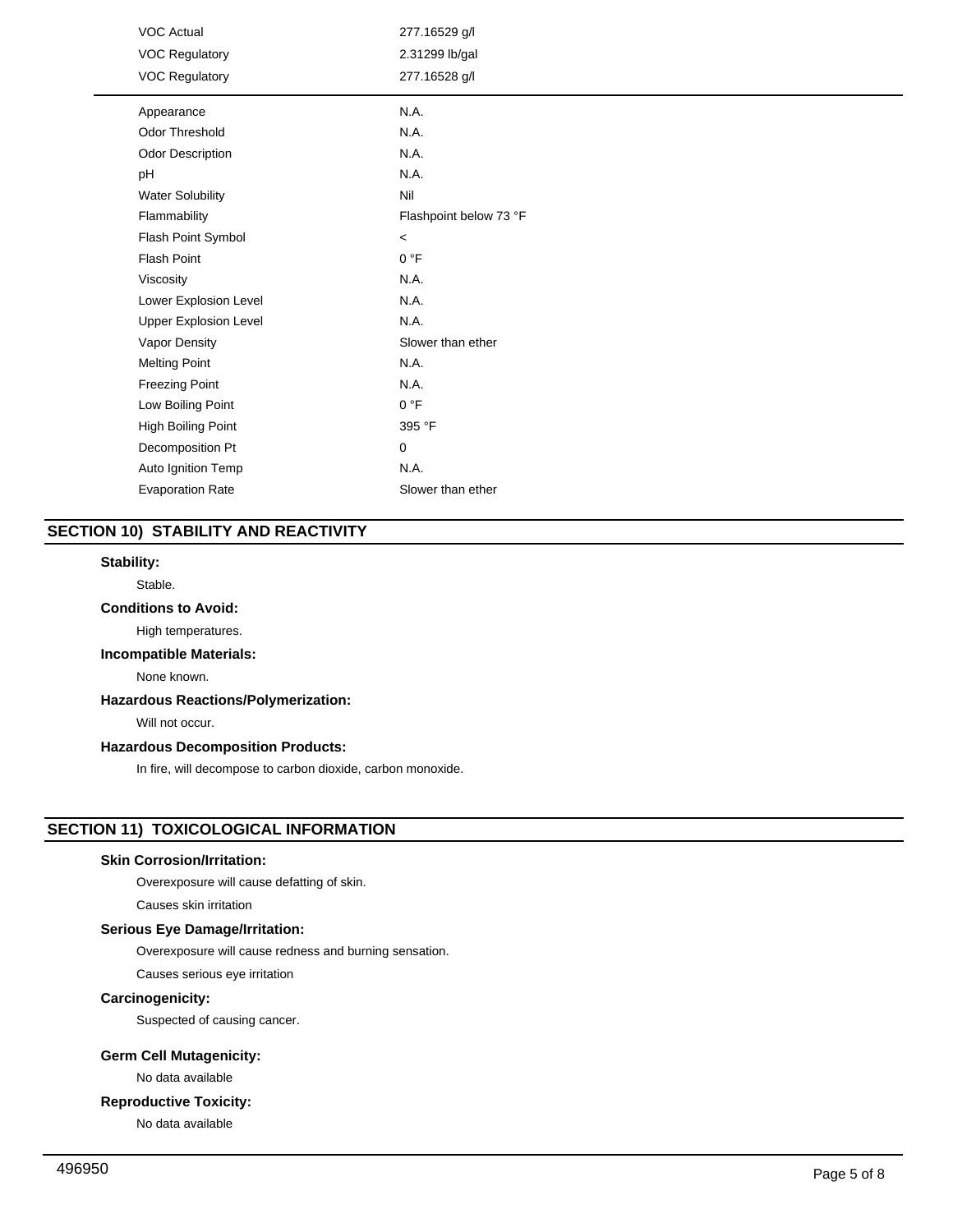## **Respiratory/Skin Sensitization:**

No data available

## **Specific Target Organ Toxicity - Single Exposure:**

May cause respiratory irritation

## **Specific Target Organ Toxicity - Repeated Exposure:**

May cause damage to organs through prolonged or repeated exposure.

## **Aspiration Hazard:**

No data available

## **Acute Toxicity:**

Inhalation: effect of overexposure include irritation of respiratory tract, headache, dizziness, nausea, and loss of coordination. Extreme overexposure may result in unconsciousness and possibly death.

## 0000075-09-2 METHYLENE CHLORIDE

LC50 (guinea pig): 11600 ppm (6-hour exposure) (7) LC50 (rat): 57000 ppm (15-minute exposure) (8) LC50 (mouse): 16186 ppm (8-hour exposure) (9)

LD50 (oral, rat): 2100 to 3000 mg/kg (1)

0000075-28-5 ISOBUTANE

LC50 (mouse, inhalation): 520,000 ppm (52%); 2-hour exposure.(4)

0000106-97-8 BUTANE

LC50 (mouse): 202000 ppm (481000 mg/m3) (4-hour exposure); cited as 680 mg/L (2-hour exposure) (9) LC50 (rat): 276000 ppm (658000 mg/m3) (4-hour exposure); cited as 658 mg/L (4- hour exposure) (9)

## **Acute Exposure**

0000075-09-2 METHYLENE CHLORIDE

The substance is irritating to the eyes, skin and respiratory tract. It can cause effects on the CNS, blood, liver, heart and lungs. Exposure could cause carbon monoxide poisoning resulting in impaired functions. Exposure at high concentrations could cause lowering of consciousness and death. Methylene Chloride is a potent irritant of mucous membranes. If swallowed, the substance may cause vomiting and could result in aspiration pneumonitis.

## **Chronic Exposure**

0000075-09-2 METHYLENE CHLORIDE

 Inhalation exposure may result in neurological symptoms, including paraesthesiae, respiratory irritation and gastrointestinal disturbances. Long term exposure causes damage to the CNS and to the liver. Repeated or prolonged contact with skin may cause dermatitis.

## **Potential Health Effects - Miscellaneous**

0000075-09-2 METHYLENE CHLORIDE

Is an IARC, NTP or OSHA Carcinogen. There is limited evidence that this substance causes spontaneous abortions. Contact can severely irritate and burn the skin and eyes with possible eye damage. Skin contact may cause inflammation and burns. Inhalation of high concentrations can have narcotic effects; Carbon monoxide produced as a metabolite in the body.

# **SECTION 12) ECOLOGICAL INFORMATION**

#### **Toxicity:**

No data available.

## **Persistence and Degradability:**

No data available.

## **Bio-Accumulative Potential:**

No data available.

#### **Mobility in Soil:**

No data available.

## **Other Adverse Effects:**

No data available.

# **SECTION 13) DISPOSAL CONSIDERATIONS**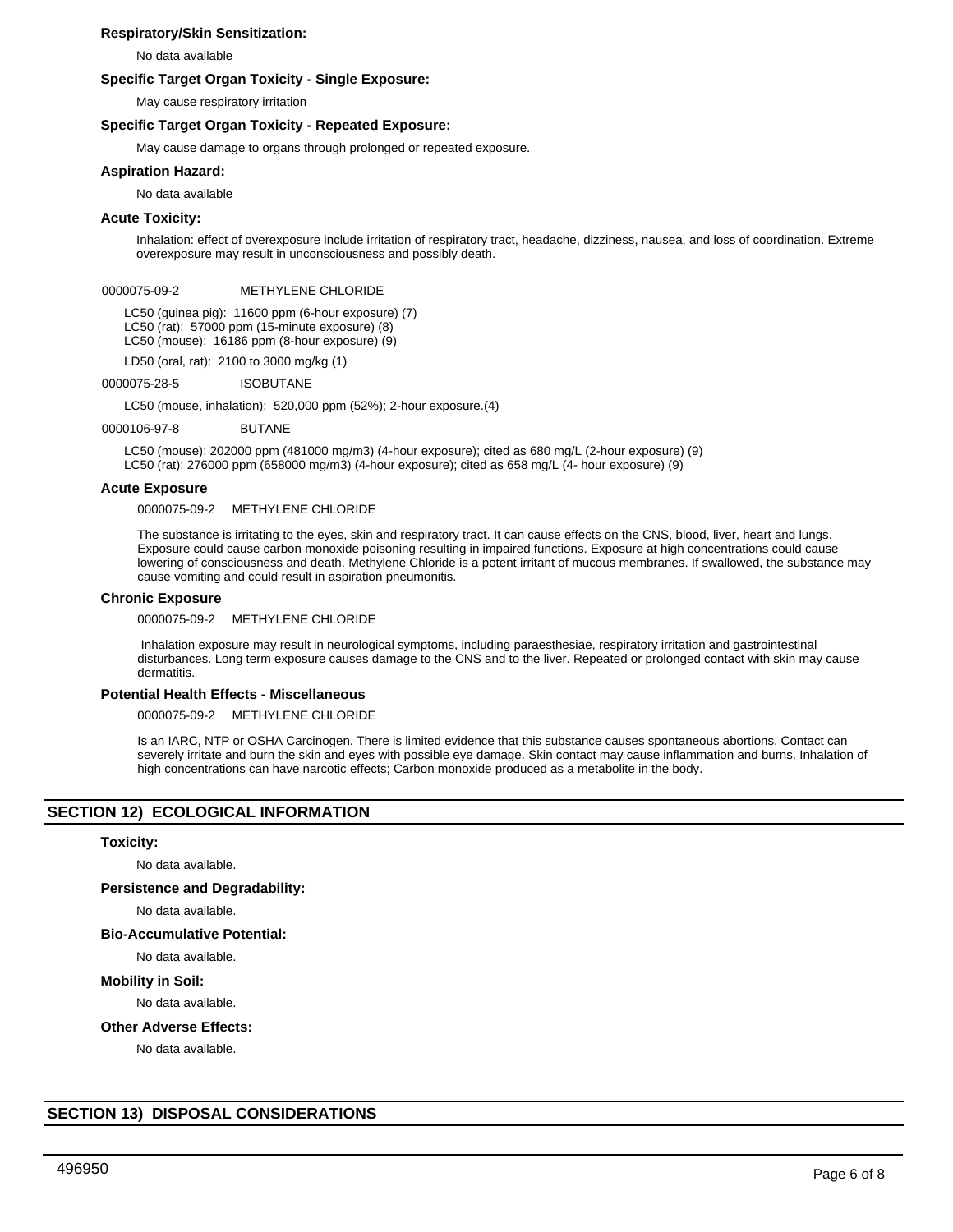## **Water Disposal:**

Under RCRA, it is the responsibility of the user of the product, to determine a the time of disposal whether the product meets RCRA criteria for hazardous waste. Waste management should be in full compliance with federal, state, and local laws.

Empty containers retain product residue which may exhibit hazards of material, therefore do not pressurize, cut, glaze, weld or use for any other purposes. Return drums to reclamation centers for proper cleaning and reuse.

# **SECTION 14) TRANSPORT INFORMATION**

## **U.S. DOT Information:**

Consumer Commodity, ORM-D

# **IMDG Information:**

Consumer Commodity, ORM-D

## **IATA Information:**

Consumer Commodity, ORM-D

# **SECTION 15) REGULATORY INFORMATION**

| CAS          | <b>Chemical Name</b>              | % By Weight | <b>Regulation List</b>                                                                                   |
|--------------|-----------------------------------|-------------|----------------------------------------------------------------------------------------------------------|
| 0000075-09-2 | METHYLENE CHLORIDE                |             | 52% - 88% CERCLA, HAPS, SARA312, SARA313, TSCA, RCRA, ACGIH, CA_Prop65 - California Proposition 65, OSHA |
| 0000106-97-8 | <b>BUTANE</b>                     |             | 21% - 35% SARA312, VOC TSCA, ACGIH                                                                       |
| 0001317-33-5 | MOLYBDENUM (IV)<br><b>SULFIDE</b> |             | 3% - 7% SARA312, TSCA, ACGIH, OSHA                                                                       |
| 0000075-28-5 | <b>ISOBUTANE</b>                  |             | 1.0% - 3% SARA312, VOC TSCA, ACGIH                                                                       |
| 0000074-98-6 | <b>PROPANE</b>                    |             | 0.9% - 2% SARA312, VOC TSCA, ACGIH, OSHA                                                                 |

# **SECTION 16) OTHER INFORMATION**

## **Glossary:**

\* There are points of differences between OSHA GHS and UN GHS. In 90% of the categories, they can be used interchangeably, but for the Skin Corrosion/Irritant Category and the Specific Target Organ Toxicity (Single and Repeated Exposure) Categories. In these cases, our system will say UN GHS.

ACGIH- American Conference of Governmental Industrial Hygienists; ANSI- American National Standards Institute; Canadian TDG-Canadian Transportation of Dangerous Goods; CAS- Chemical Abstract Service; Chemtrec- Chemical Transportation Emergency Center (US); CHIP- Chemical Hazard Information and Packaging; DSL- Domestic Substances List; EC- Equivalent Concentration; EH40 (UK)- HSE Guidance Note EH40 Occupational Exposure Limits; EPCRA- Emergency Planning and Community Right-To-Know Act; ESL- Effects screening levels; HMIS- Hazardous Material Information Service; LC- Lethal Concentration; LD- Lethal Dose; NFPA- National Fire Protection Association; OEL- Occupational Exposure Limits; OSHA- Occupational Safety and Health Administration, US Department of Labor; PEL- Permissible Exposure Limit; SARA (Title III)- Superfund Amendments and Reauthorization Act; SARA 313- Superfund Amendments and Reauthorization Act, Section 313; SCBA- Self-Contained Breathing Apparatus; STEL- Short Term Exposure Limit; TCEQ - Texas Commission on Environmental Quality; TLV- Threshold Limit Value; TSCA- Toxic Substances Control Act Public Law 94-469; TWA - Time Weighted Value; US DOT- US Department of Transportation; WHMIS- Workplace Hazardous Materials Information System.